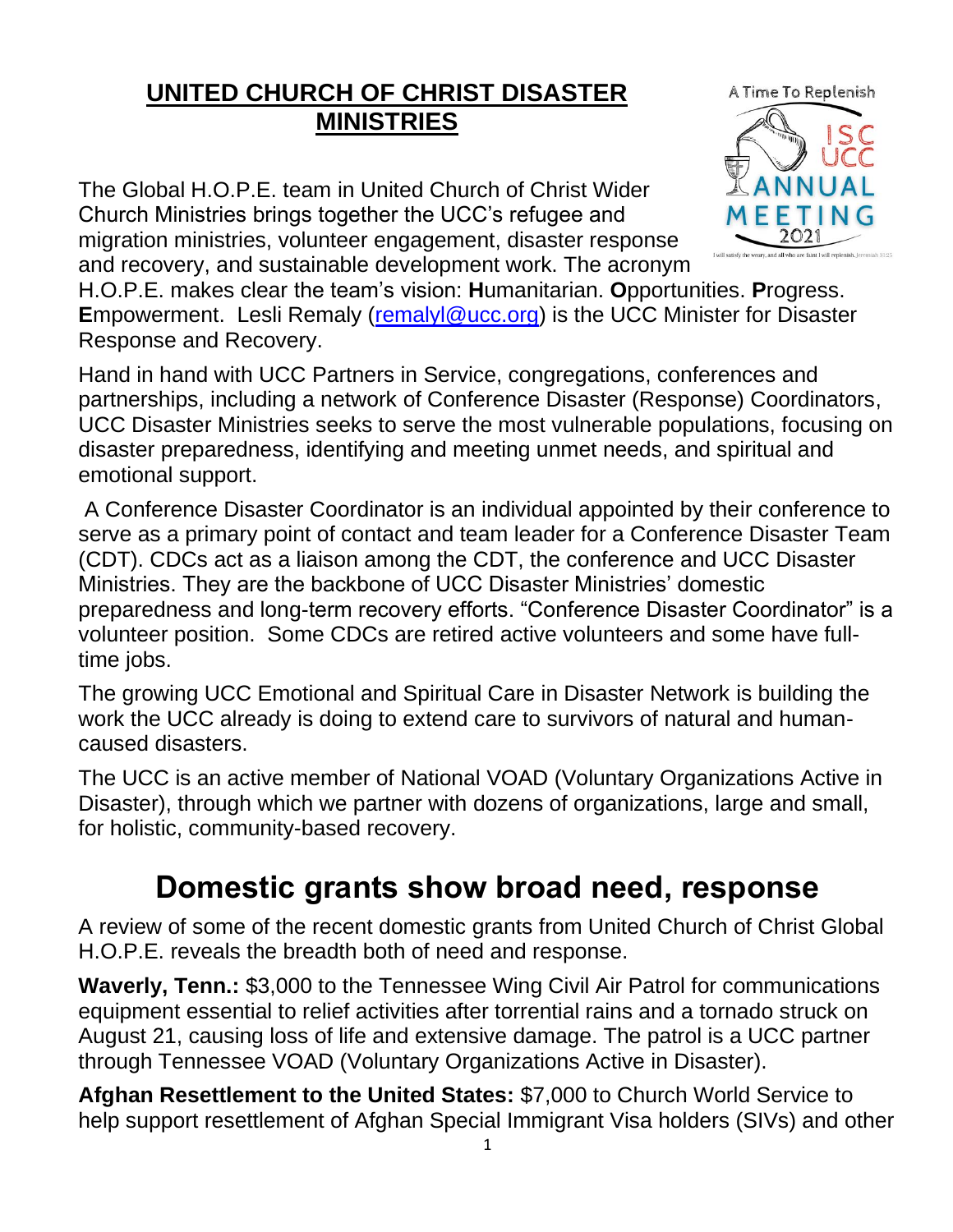Afghan refugees in the wake of the Taliban takeover of Afghanistan. See also the UCC's [toolkit](https://www.ucc.org/welcoming-and-advocating-for-afghan-sivs-and-refugees-a-toolkit/) "Welcoming and Advocating for Afghan SIVs and Refugees."

**Immokalee, Fla.:** \$95,000 to UCC partner the Immokalee Fair Housing Alliance toward construction of apartments for 128 families (farmworkers and other lowincome residents) to replace housing damaged or destroyed by Hurricane Irma in September 2017.

**Gun Buyback Event, Longmont, Colo.:** \$3,000 to Longmont UCC for its September 25 gun buyback event. It's the latest in a series of events in partnership with RAWTools, in response to the mass shooting March 22 in Boulder, 18 miles away. In June, Global H.O.P.E. granted \$3,000 to Community UCC in Boulder for its June 13 gun donation event.

**Haw River, N.C.:** \$7,000 to Melfield UCC toward purchase of a walk-in freezer for the church's food pantry, which serves 500 families each month. It has had to increase its food purchases to meet needs due to continued economic stress caused by COVID.

**Phoenix, Ariz.:** \$15,000 in matching funds to the Southwest Conference UCC to help Cruzando Fronteras/Casa Misericordia, Yuma UCC and the Welcome Center support migrants' housing, food, clothing, and other basic needs in 2021.

**Billings, Mont.:** \$3,000 to the UCC Montana-Northern Wyoming Conference to help evacuees from the Robertson Draw fire with immediate relief and connections that can lead to sustainable assistance for employment and to "rehome." Red Lodge UCC has been actively involved in this effort.

In **Volusia County, Fla.**, it's mobile homes for hurricane survivors. In **Northern California,** it's tiny homes for wildfire survivors. In both places, disaster survivors are benefitting from "outside-the-box" thinking by partners of UCC Disaster Ministries.

UCC Disaster Ministries is working with FEMA, Red Cross and VOAD recovery team in **Eastwick, PA. and Detroit, MI** after spring rains and flooding caused damages to many homes and churches.

On the other side of the United States, a collaboration is building "Tiny Homes" for wildfire survivors in **Northern California**. The initiative of First Congregational Church of Oroville, the collaboration includes churches of the Northern California Nevada Conference and the Tiny Pine Foundation.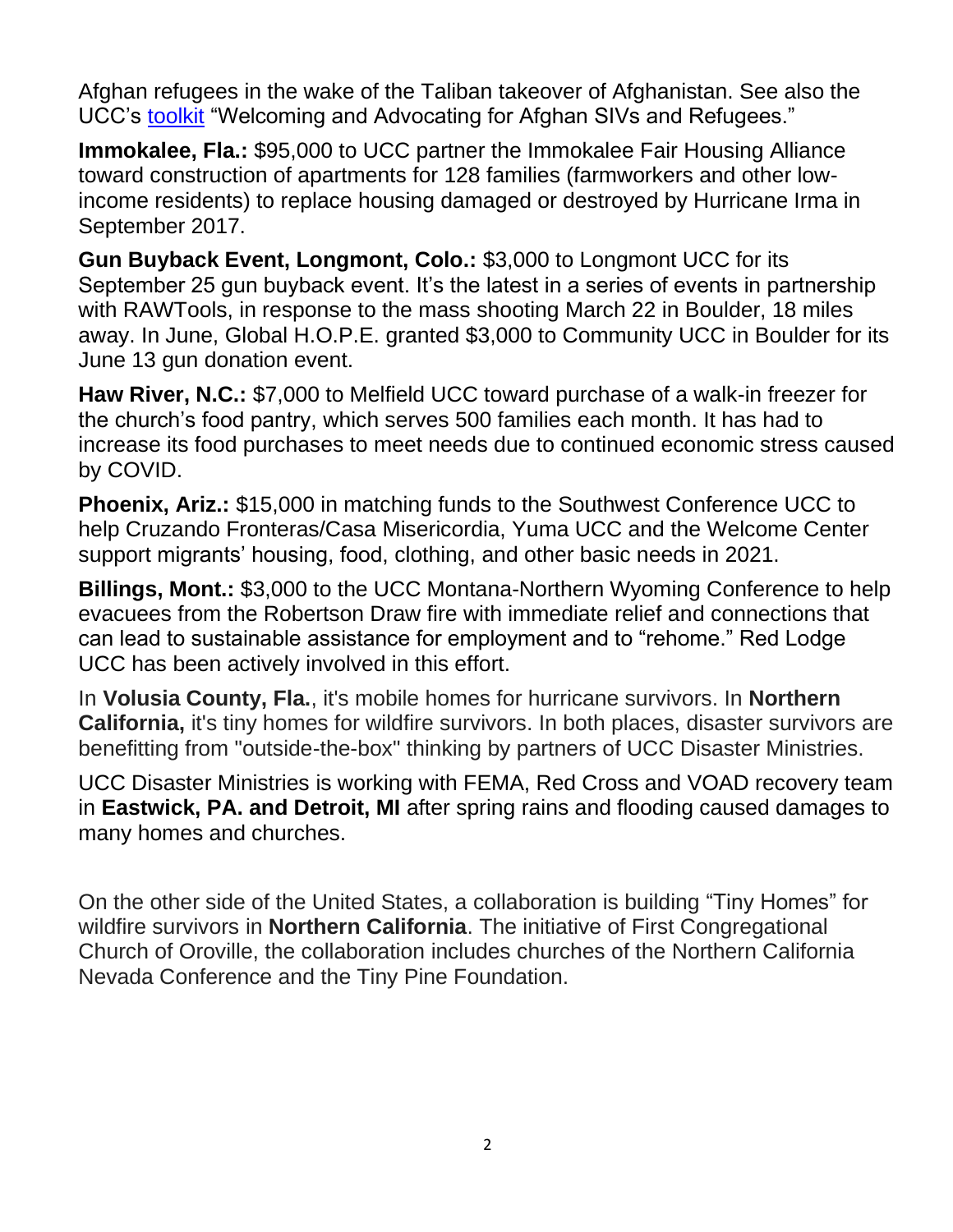

**In Colfax, California,** Rev. Janet Chapman, Pastor described the scene in the church's education building. "We have a family of five with their puppy living downstairs in the fellowship hall," she said. "A woman with two dogs and one cat are living upstairs in one of the classrooms. In the other classroom, another woman, 82 years old, is there with her 12-yearold cat.



**In Redding California**, three hours to the north, evacuees and their pets are staying in church classrooms and basements.

"TC" and her two dogs are among the fire evacuees staying at First Christian Church (Disciples of Christ), Redding, Calif.

Those are just two examples of how the United Church of Christ and its partners are responding to this summer's fires.

Everywhere, natural disasters are on the increase as

Earth's climate warms. UCC Disaster Ministries is looking for churches that will declare themselves "ready and willing" to respond.

The UCC's network of Conference Disaster Coordinators (CDC) is still collecting reports on how Hurricane Ida affected UCC congregations and the communities they serve – from Louisiana and on up the East Coast.

Donations to the UCC's ["Severe Storms 2021 Appeal"](https://www.ucc.org/appeal-severe-storms-2021/) will support recovery from Ida and other storms. Donations received by the Illinois South Conference will be transferred to UCC Disaster Ministries. As always, gifts to Our Church's Wider Mission basic support and One Great Hour of Sharing make the UCC's disasterresponse network possible.

In addition to financial donations, another way to help those affected by disasters is assembling Church World Service Kits and donating them so they are ready to be distributed when needed (emphasis on **when** and not **if**).

Disasters are affecting us more and more each year. We see and hear of devasting wildfires, droughts, floods, and storms affecting us and many others all the time. It's not a matter of **if** anymore, it's **when**.